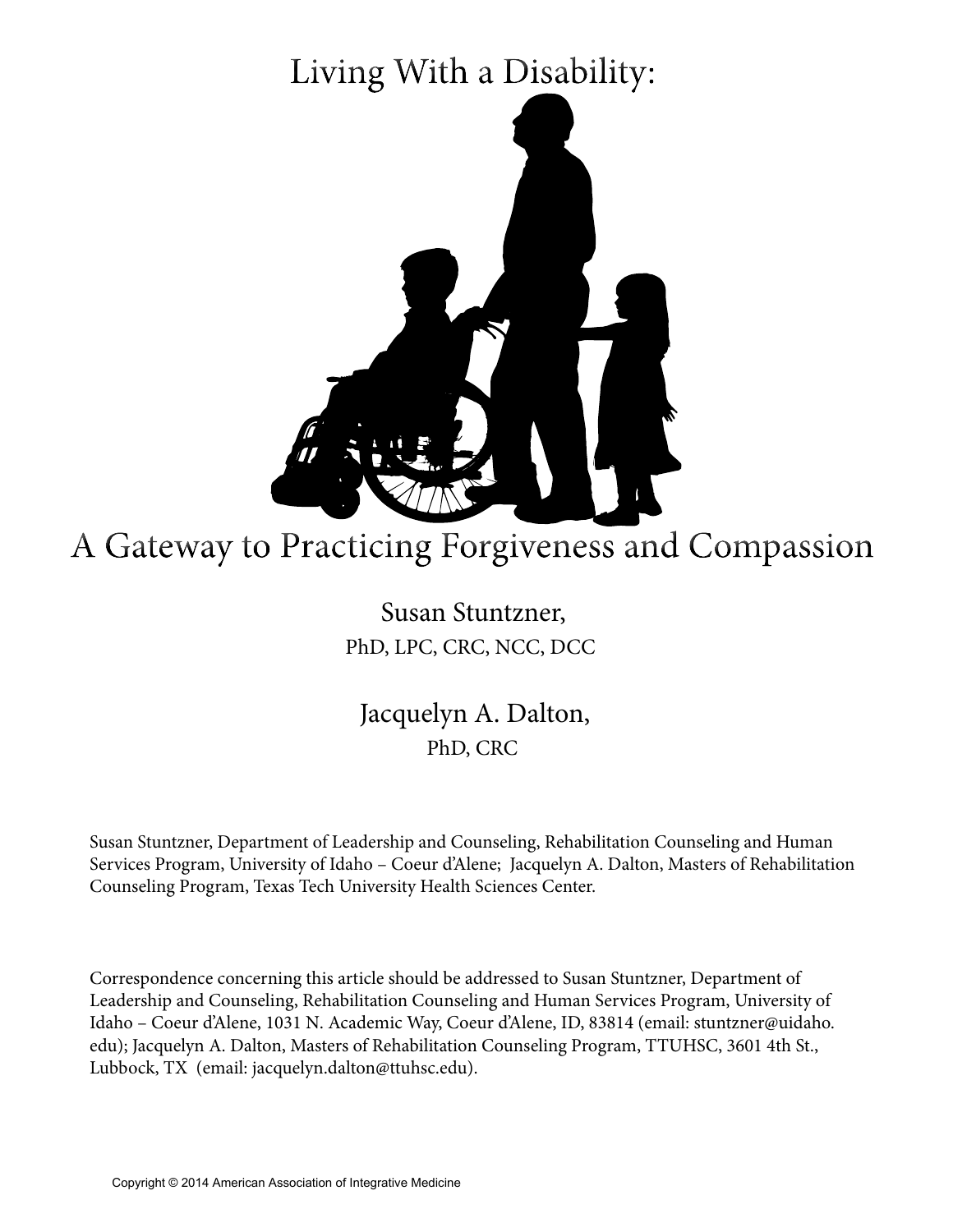#### **Abstract**

Forgiveness and compassion are two helpful approaches toward reducing the emotional, psychological, and spiritual anxiety brought about by negative and harmful experiences. Disability, forgiveness, and compassion are terms that may not be thought of in relation to one another, but here the authors introduce the idea that the experience of living with a disability can be an opportunity to practice forgiveness or compassion, whether directed toward one's self or toward others. Forgiveness and compassion are similar yet unique practices that influence the emotional well-being. The experience of disability includes both the disabling life event (in the case of acquired disabilities) and the many micro aggressions that the disabled experience over time. It is the authors' belief that forgiveness and compassion are tools applicable to people with disabilities that may be used as a means for personal growth and healing. These tools can benefit not only people with disabilities, but also their loved ones and all those they encounter in life.

#### *Keywords:*

forgiveness, compassion, disability, personal growth, healing, rehabilitation

#### **Introduction**

Disability, forgiveness, and compassion are terms that may not be commonly associated with one another; nor is disability likely to be viewed as a gateway for forgiveness and compassion. Yet, some individuals with disabilities find ways to cope with their situations in a constructive and positive manner. Researchers have considered people's ability to transcend (Vash, 1981), to move beyond, and to change their personal values (Wright, 1983) so they can live a better life and grow from the experience of living with a disability. In more recent years, scholars have referred to the concept of resiliency and positive adaptation following a traumatic injury or disability (Dunn & Brody, 2008; White, Driver, & Warren, 2008). Today, further research is starting to surface, primarily on an international basis, on families that do not view a loved one's disability as a negative force in life. Such research indicates that individuals with disabilities, as well as their families, have the ability to view disabilities as a positive force that enables healing, growth, and positivity.

Beyond this research is the reality of living with a disability and the choices society asks those with disabilities to make. Many people who are not disabled perceive disabilities as undesirable and unwelcome; on the contrary, however, people who have adapted to living with a disability often do not perceive their situations in a negative light (Ubel, Lowenstein, & Jepson, 2003). Some individuals are challenged by the inability to cope as well as they would like to and on a certain time-frame, but that does not mean they do not want to cope and have a better life. In fact, some individuals desire to find meaning and purpose in their situations and strive to locate a greater purpose in life (Park, 2010). Regardless of the exact approach used (e.g., a desire for better living, to seek meaning, to become resilient), it is the authors' premise that having a disability can function as a gateway to forgiveness and compassion.

Individuals with disabilities, like most people, tend to desire a better way of life. While current and historical literature contains little information on the roles of forgiveness and compassion, these authors seek to clarify the relationship between disability, forgiveness, and compassion. This article also addresses the inevitable losses and changes typically encountered in the wake of acquiring a disability. A review of current ideas regarding forgiveness and compassion is provided to both define and explain the meaning of the two terms, explore some of the disability-related issues to which forgiveness and compassion may be applied, and to highlight the beneficial and healing aspects of both constructs. Finally, evidence is provided on the utility and practice of forgiveness and compassion.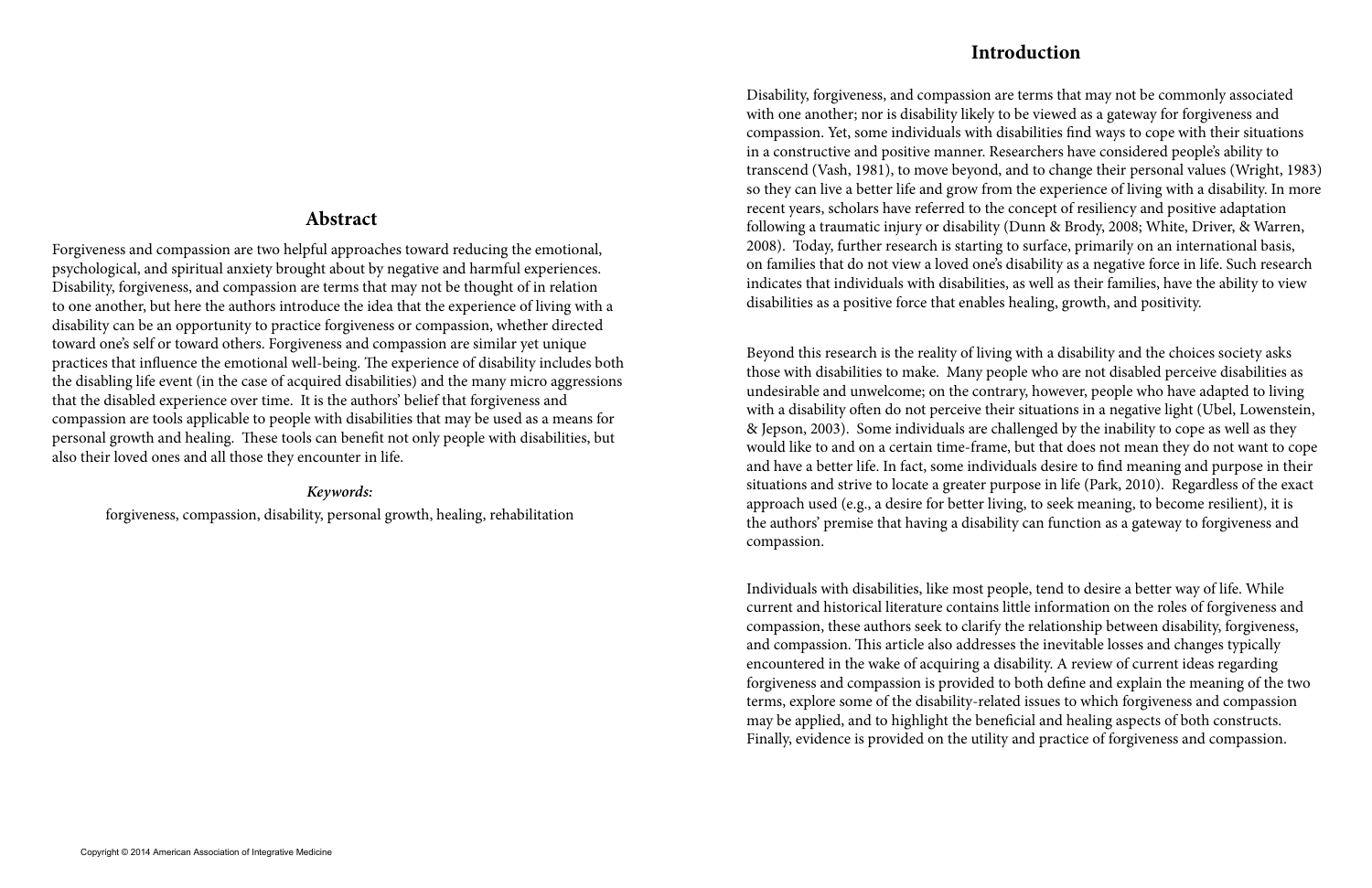# **Life Changes Following Disability**

Adjusting to life after acquiring a disability is an ambiguous process (Smart, 2009; Stuntzner, 2012) wherein individuals with disabilities, and their loved ones, are faced with the challenge of meeting immediate needs, learning about the disability and how it may impact life now and for years to come, facing losses and changes, and figuring out ways to rise above and move beyond these changes (Stuntzner, in press) with little to no guidance from professionals on how to manage these tasks. While several scholars have posited theories about the ways individuals cope with and adapt to disabilities, the reality is that coping with a disability is an individualized process – one in which two people with very similar situations learn entirely different coping mechanisms (Livneh&Antonak, 1994, 1997; Stuntzner, 2008).Similarly, individuals with disabilities may or may not experience the same life changes and losses following the acquisition of their disabilities. Research, however, has found that there are many types of changes and losses that individuals with varying disabilities experience.

Before proceeding, it is important to clarify that life changes can be broken into three components: issues and barriers (personal, societal, external), losses following the disability, and factors affecting adjustment to the disability. Personal concerns may include quality of life, adjustment to disability, spirituality, meaning or purpose of disability, employment or underemployment, independent living, changes in social support, dissolution of relationships and marriages, lack of equitable opportunities, access to necessary resources, self-advocacy, body-image and attractiveness, and sexuality, to name a few (Byrd, 1997; Crewe, 1999; Livneh&Antonak,1997; Longo & Peterson, 2002; Marini & Chacon, 2002;Olkin, 1999; Park, 2010, Somers, 1992; Trieschmann, 1988). Personal concerns are of importance because individuals with disabilities are often given messages by the external environment that they are to cope with their disabilities and the associated changes, contain their feelings about these changes, and move beyond them. They are, however, usually given very little guidance or information about the best ways to accomplish this. Such concerns, if not attended to, may affect how well people cope with their disabilities.

Societal or external barriers are another area of concern for many individuals. These come in the form of environmental, physical, attitudinal, and social barriers (Smart, 2009). All of these create another ambiguous layer of issues that individuals with disabilities are asked to sort out and cope with, although very little education and guidance is provided. While all societal barriers are of importance, it is perhaps the attitudinal barriers that create and promote inaccurate beliefs, misperceptions, negative attitudes, stigmas, biases, and discriminations that are the most challenging to address because they are obscure and hard to prove. Yet, these issues are extremely common and frequently discussed among individuals with disabilities, along with others' incessant need to focus on their disabilities(National Collaborative on Workforce and Disability, 2013).When these societal barriers and attitudes are not kept in check or altered for the better, they continue to promote further barriers and issues in disabled people's lives.

Similarly, the losses experienced by people with disabilities and their loved ones are likely to vary. Losses can include: the physique and physical self; equal access to necessary resources (i.e., medical, insurance, employment); previously held hopes and dreams; personal abilities or independence; friendships and important relationships; functioning as the person one used to be, or the loss of the person others once knew; intimacy, spirituality, or belief in a fair and just world; personal autonomy; and privacy (Lane, 1999; Stuntzner, in press; Wright, 1983). For many, the experience of loss is not a one-time event. It is continual, something that individuals with disabilities face perpetually and all at once (Lane, 1999).Further complicating matters is the need for alterations or changes in life as one used to know, which, again, adds another layer of ambiguity to the coping process.

A final area of discussion is a review of some factors that may either help or hinder the process of adjusting to a disability and represent another part of life that changes as a result of acquiring a disability. Some of these factors cited include: familial and social support (Crewe, 1999; Crew & Krause, 1987; Trieschmann, 1980), socioeconomic status and financial health (Trieschmann, 1988), education (Kerr & Thompson, 1972; Livneh&Antonak, 1997), repertoire of coping skills (Livneh, 2000; Moore, Bombardier, Brown, & Patterson, 1994), societal attitudes (Smart, 2009), age of onset (Crewe, 1999; Trieschmann, 1980, 1988), spirituality (Byrd, 1997; Longo & Peterson, 2002), body-image (Livneh&Antonak, 1997), self-esteem or self-concept (Wright, 1983), and substance abuse (Heinemann, Schmidt, &Semick, 1994).Beyond that are the individual characteristics unique to each person. For example, some individuals with disabilities have different perceptions of their disabilities and their causes. Others may be determined and motivated and refuse to let their disability run their lives (Trieschmann, 1980, 1988).Still, others may have a stronger sense of resiliency or ability to rebound and flourish.

## **Defining and Conceptualizing Forgiveness and Compassion**

Given the amount of changes and issues experienced by those with disabilities, it is probable that the need for forgiveness and compassion will surface throughout the rehabilitation and rebuilding process (Stuntzner, 2008). The precise moment in which this need presents itself is unique, just as each person with a disability is unique, and just as the experience of having any given disability is different.

Professionals working with people who have disabilities can help themselves and their clientele by understanding the meaning of forgiveness and compassion and how these tools can be applied. The more professionals understand these concepts, their relevance to disability, and the connection between them, the more they can help the people they serve.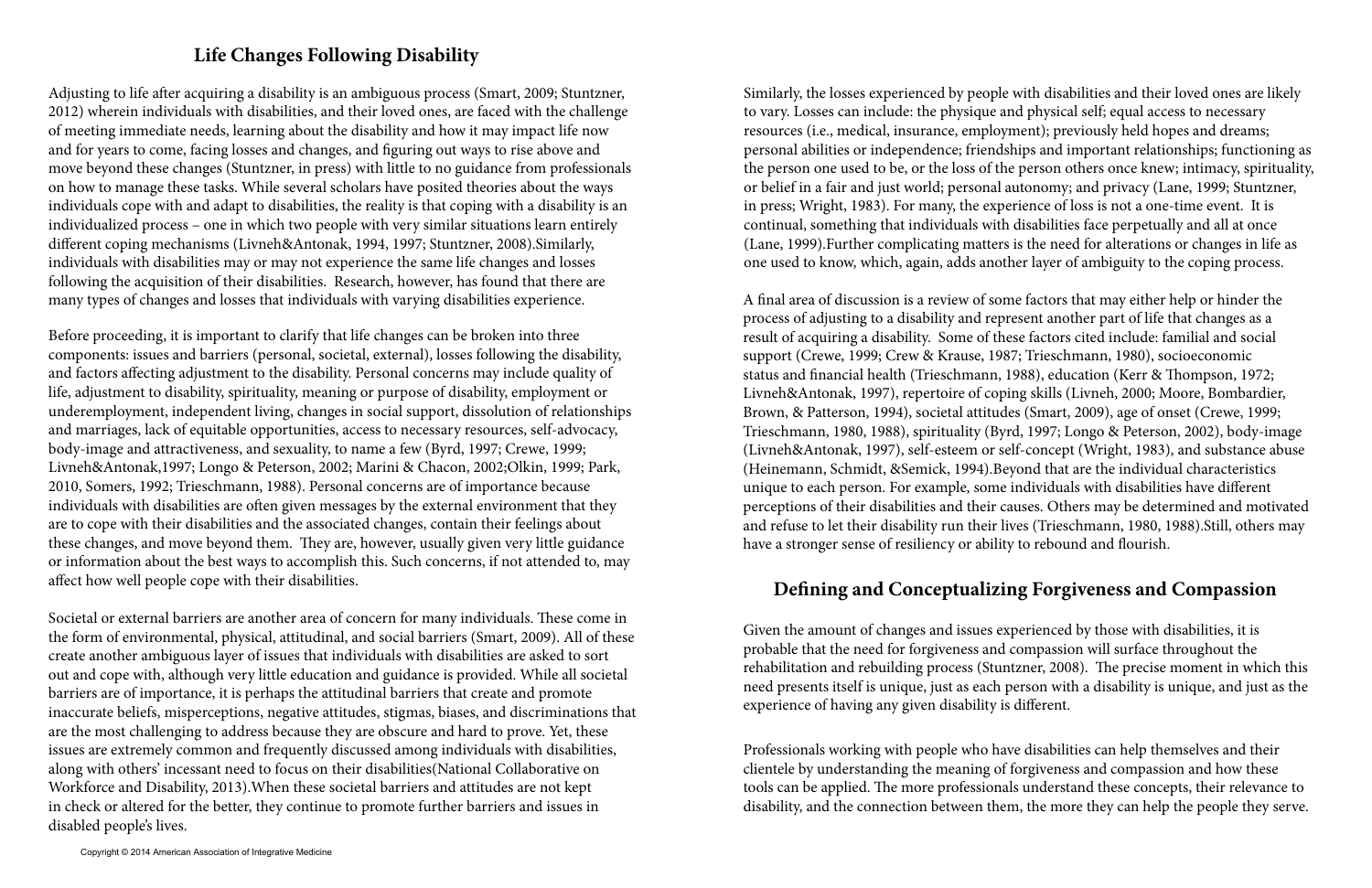### **Defining Forgiveness and Compassion**

Forgiveness and compassion are related terms: both exist as part of the other. Compassion is described as the component of forgiveness that involves change and healing extended to the person who has offended or gravely hurt another (Enright, 2001). From this perspective, forgiveness is a change in thinking, feeling, and behaving toward the person who has committed the offense (Enright, 2001), and a part of that change involves having compassion for the offender. When people extend compassion to themselves (and to others) they are able to potentially forgive themselves (and others), as well.

At the same time, forgiveness and compassion are two different constructs and processes (Figure 1-1).According to this paradigm, forgiveness and compassion are two essential components that are both healthier alternatives to succumbing (Wright, 1983) to difficult or hurtful experiences. More specifically (Enright& Fitzgibbons, 2000; North, 1987), forgiveness is described as a personal process wherein a person has been treated unfairly and was gravely offended by another. Throughout this process, a person recognizes he or she is harboring negative thoughts and feelings that contribute to the promotion of further negative thoughts and feelings, such as anger and resentment. Yet, rather than retaliate and act on these thoughts and feelings, a person tries to view the offending person or party in a more humane, kind, and loving manner.

According to this definition, forgiveness is something granted to someone even if he or she may not have a right to it (Enright& Fitzgibbons, 2000; North, 1987). Further, it is through the decision and act of granting the offending person forgiveness that the hurt individual experiences fewer negative thoughts and feelings and gains additional positive ones – all of which lead to a more peaceful existence and outlook on life (see Figure 1-1). While forgiveness from this perspective is described as something that takes place between two people, the authors contend that forgiveness is also relevant in relation to self and a Higher Being (Enright, 1996; Richards & Bergin, 1997; Stuntzner, 2008), as these two components are often related to a person's perception of self and disability.

 Compassion typically refers to the "knowledge and understanding that all people experience hurt, pain, disappointment, and sorrow as a part of life and the human experience. It is this common experience that unifies everyone regardless of social class, life experiences, disability, health, culture and so forth" (Stuntzner, 2014, p. 29).Additionally, because the presence of personal, emotional and mental hurt is difficult, it is also a set of experiences that encourages people to want to feel better and to hope that others do as well. This common bond, although specific details and situations may differ, is what unifies people in their hearts and minds, helps people grow from the pain felt and experienced, and allows people to have a general concern for others going through difficult times.

People often report that it seems easier to extend compassion to others than to one's self (Germer& Neff, 2013).Part of this may be due to the fact that our society doesn't give people permission or encouragement to be kind to themselves when experiencing difficult and hurtful experiences, such as living with a disability. Instead, the expectation has always been that individuals with disabilities are supposed to simply regroup, figure it out, and move on with their lives. Such an attitude is neither compassionate nor helpful to those going through difficult times. Yet, as will be discussed later in more detail, compassion and self-compassion are very relevant to a person's healing and growth process, and it is posited that the better people are able to be kind and loving to themselves (i.e., self-compassion), the better they will be equipped to extend compassion to others, particularly those who have hurt them, and the more people will experience peace, hope, and a better outlook on life (see Figure 1-1).

# **Application of Forgiveness and Compassion to Disability-Related Concerns**

Both forgiveness and compassion are relevant to the needs and concerns of people with disabilities. The process of learning to heal and continue to live life may involve the recognition of the need for forgiveness and/or compassion. Part of this is due to the fact that individuals with disabilities go through many changes that are often unexpected, unpleasant, and potentially jarring. Further compounding the matter is the reality that they are not given enough guidance or support. Thus, the process of sorting out one's disability, its associated issues, and moving forward may feel lonely and isolating (Stuntzner, 2012; in press).

For many, forgiveness is an important part of life and the healing process, and forgiveness can present itself in a number of ways. More specifically, people may feel the need to forgive themselves, others, and/or God (Stuntzner, 2008). Self-forgiveness may be of interest to those who believe they contributed to their situations or disabilities, such as someone acquiring a spinal cord injury due to drinking and driving. Similarly, some may discover throughout the healing and rebuilding process that they didn't take care of themselves as well as they do now, and they experience personal hurt related to the choices they previously made. Others may express the need or desire to forgive God (Richards & Bergin, 1997; Stuntzner, 2008), especially if they feel God should have protected them from harm or is somehow punishing them for their disability. Related to this concept is the notion of negative religiosity or beliefs about God instilled in them through others. Still others may report the need to forgive other people, agencies, or society. This is where the list can build and become complex. Due to the plethora of personal changes, loss of social or family support, and societal barriers and injustices cast their way, individuals with disabilities may discover they need to forgive others or society (Stuntzner, 2012). When loss of relationships occurs, or when unkind treatment occurs in an employment setting for example, individuals may report needing to forgive those involved. Finally, for some, it is through the process of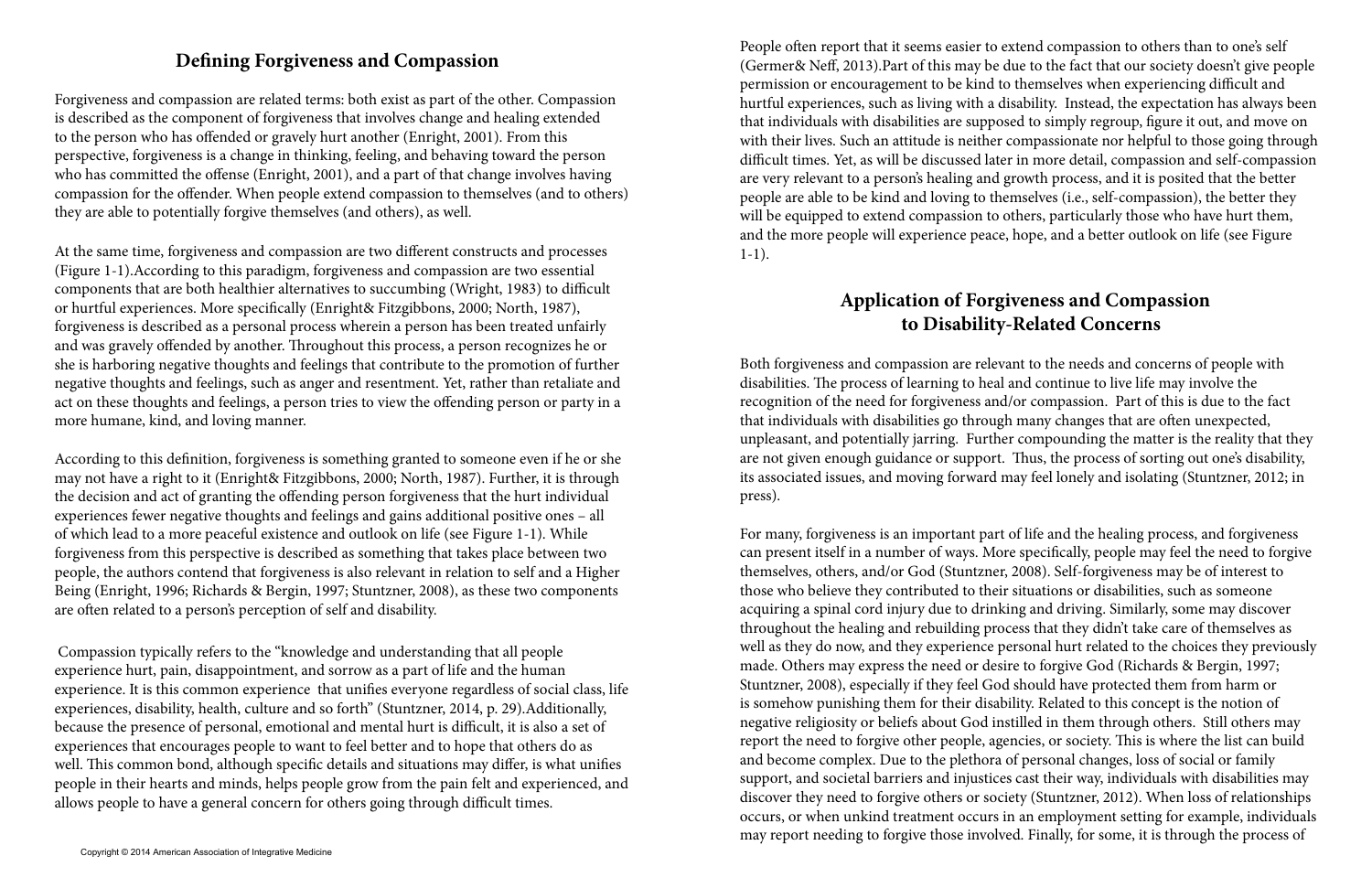of exploring or practicing forgiveness that individuals with disabilities discover they have experienced multiple layers of hurt and pain and therefore have multiple people to forgive (Stuntzner, 2008).

Compassion is a component of healing and of living. It is also a skill and a way of relating to one's self as well as the external environment. Extending compassion toward others rather than one's self is a condoned practice within society, but many of the experiences, hurts, and injustices encountered by individuals with disabilities appear to have much relevance to self-compassion (Stuntzner, 2014).More specifically, whether the hurt or pain stems from the internal self or the external environment, individuals who learn to face their hurt and pain and to calm or self-soothe themselves through the practice of selfcompassion, like generosity, kindness, patience, and forgiveness (Neff 2011), are likely to heal and cope better when faced with painful experiences associated with their disabilities. Similarly, individuals who learn to meet their own needs through the practice of selfcompassion are then more likely to embrace and extend compassion to others (Germer& Neff, 2013). Part of this conceptual process is related to the fact that when people have an abundance of something, they then have a surplus to share with others and the external environment. Such abundance is likely to improve their relationships with themselves and others, influence their perceptions of events, and enhance emotional and psychological well-being

#### **Understanding Forgiveness as a Healing Agent**

The idea of forgiveness as a tool has gained momentum in the field of psychology, yet it has rarely been applied to the needs and concerns of individuals with disabilities (Stuntzner, 2008). It is the authors' belief that among people with disabilities, forgiveness can be especially valuable as a tool. Much of this is related to the notion that individuals with disabilities experience negative, unjust, and unwarranted treatment that can have longterm negative effects.

More specifically, as previously discussed, individuals with disabilities encounter numerous out-of-the ordinary experiences due to their disability and situation. For example, people without disabilities often react to someone's disability by "inviting themselves" into that person's personal space and asking invasive and pointed questions about the disability (Stuntzner, 2012), all the while disregarding the hurtful effect this might have. Such actions are not only disrespectful, they are emotionally and psychologically damaging – especially when they occur repeatedly and over time. Yet, such experiences are a reality for many individuals living with a disability. Similarly, individuals with disabilities are often confronted with social barriers that both express and promote negative attitudes toward disability. These take the form of societal biases, negative expectations, or stereotypes about people with disabilities, condescending remarks, and so forth (Smart, 2009; Stuntzner, 2012).Because of this, people with disabilities may harbor negative thoughts and feelings that must be recognized, addressed, and processed so personal healing to occur.

# **Forgiveness as a Healing Agent for People with Disabilities**

Forgiveness is both an act and a process wherein a person makes the decision to forgive his or her wrong-doer (Enright and Fitzgibbons, 2000). As a part of this process, individuals are challenged to recognize their own negative feelings such as anger, resentment, or anxiety, as well as the impact these may have on their own lives. When the offended person recognizes he does not want to live this way, he is provided with the opportunity to choose forgiveness or to carry on as he has previously done. Forgiveness presents an opportunity to replace hurt and the associated negative thoughts and feelings with more positive experiences, emotions, and actions. This replacement process involves the individual's willingness to consider and promote compassion, generosity, and love toward the offending individual or party. It is through this process of generating more positive thoughts and feelings toward another that the offended person is released from personal pain (Enright, 2001; Enright& Fitzgibbons, 2000).

People with disabilities experience stereotypes, stigma, and micro aggressions (oftentimes subtle actions that belittle, demean, and/or discriminate) on a near daily basis as a result of their interactions with society (Nadal, 2008; Keller &Galgay, 2010). Even those who are considered helpers in the lives of people with disabilities often become sources of pain. For example, family members who provide significant physical care for an individual with a disability may gain self-importance, self-value, and power over the disabled person. The message that disabled people are inferior comes from multiple sources–strangers; colleagues, friends, neighbors, service providers, and family–and disabled people are subjected to this message repeatedly and over time (Keller &Galgay, 2010).

# **Healing Power of Forgiveness**

Forgiveness has been studied both theoretically and empirically. Forgiveness scholars Enright and North (1998) explain that forgiveness helps heal emotional pain, reduces negative thoughts and feelings, and frees people from the past. In sum, they state that forgiveness is a process and way of living that helps people move forward by removing their binds to the past, as well as their pain.

More specifically, forgiveness has been studied among adult incest survivors (Freedman &Enright, 1996), people with cancer (Phillips & Osborne, 1989), college students hurt by their parents, (Al-Mabuk & Enright, 1995), post-abortion men (Coyle &Enright, 1997), individuals with spinal cord injuries (Willmering, 1999;Stuntzner, 2008; Webb, Toussaint, Kalpakjian, & Tate, 2010), individuals with traumatic brain injuries (Farley, 2011), individuals with cardiac problems (Friedberg, Suchday, &Srinivas, 2009), and individuals with PTSD (Witvleit, Phipps, Feldman, & Beckham, 2004).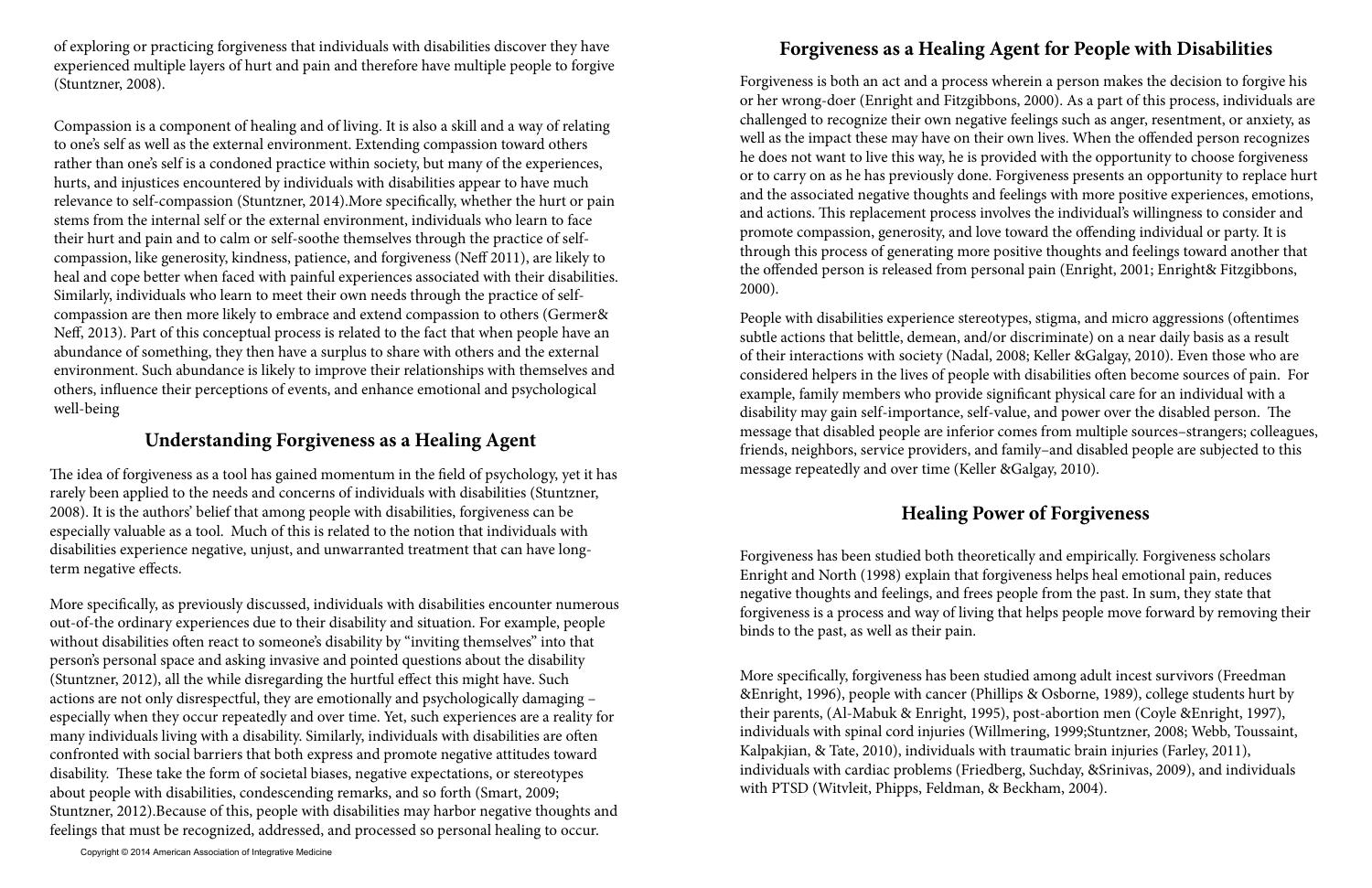From this research and other forgiveness studies, forgiveness has shown significant promise as a healing agent. More specifically, forgiveness has been found to reduce negative emotions such as anger, anxiety, and depression (Coyle &Enright, 1997; Freedman &Enright, 1996; Lin, 2001) and to promote positive well-being. Forgiveness studies illustrates the ability of forgiveness to alter denial, internalized anger, and externalized hostility (Stuntzner, 2008); to increase self-esteem (Enright& Coyle, 1998); to promote hope (Freedman &Enright, 1996); and to potentially increase life satisfaction (Webb et al., 2010).Studies have also shown that individuals with spinal cord injuries indicate forgiveness as a factor in their adjustment to being disabled (Willmering, 1999). Furthermore, Farley (2011), in his work with individuals with traumatic brain injuries, found a relationship between forgiveness and resilience.



### **Viewing Compassion for Self and Others as a Pathway Toward Healing**

Compassion has been of growing interest to researchers and educators throughout the past decade. This has helped individuals and societies become attuned to the notion that compassion is something all people desire from others at one time or another, and it is a quality we all have the capacity to share. Compassion is also sometimes described as an underutilized trait because many individuals are challenged by the notion of extending it to themselves (Neff, 2011).In these instances, individuals who have a hard time practicing selfcompassion are thought to perhaps have a more difficult time extending it to others.

The idea of compassion and self-compassion, similar to its relative – forgiveness – has not been discussed enough in regard to the needs of individuals with disabilities. When many individuals think of disability, they associate it with pity or view it as something negative, unwanted, and undesired. Such attitudes demonstrate the discomfort non-disabled people have regarding disabilities, and this attitude can cause non-disabled people to distance themselves from individuals with disabilities. This distance creates a barrier to compassion and self-compassion. Further, some individuals with disabilities, because of the unkind and unfavorable treatment they have received from others and society in general, may have a hard time feeling or embracing the idea of self-compassion, let alone the possibility of extending it others. After all, who feels like being kind, loving, compassionate, and caring toward people who mistreat you? This situation, however, offers an opportunity for those with disabilities to step back, observe the situation closely, and practice self-compassion even in the midst of feeling hurt, which can ultimately enable them to extend that same compassion to others.

The practice of compassion is built on the belief that all people experience hurt or pain as a part of being human (Stone, 2008). Most individuals want to be free of their inner pain and turmoil so they can live more peaceful lives (Halifax, 2011). Self-compassion is similar to compassion with the exception that the feelings of warmth, love, and concern are directed toward the self when an individual is hurt or going through something difficult (Neff, 2012). Benefits of compassion cited through research include: living a more balanced, accepting life without judgment (Terry &Leary, 2011), learning to accept one's own and others' imperfections (Neff, 2012), healing emotional pain and hurt (Makranski, 2012; Stone, 2008), and increasing an individual's tendency to forgive and build inner strength (Dali Lama, 2011; Stone, 2008). Similarly, studies have demonstrated the utility of self-compassion in decreasing negative emotions such as anxiety and depression (Leary, Tate, Adams, Allen, & Hancock, 2007; Neff, 2003; Neff, Kirkpatrick,& Rude, 2007), reducing critical thoughts (Neff, 2003; Neff et al., 2007a), achieving happiness and a better outlook on life (Neff, Rude, & Kirkpatrick, 2007), experiencing less fear when life events don't turn out as planned (Neff, Hesieh, Djitterat, 2005), and increasing individuals' tendencies to forgive (Neff & Pommier, 2012).

Although the cumulative benefits of compassion and self-compassion are greater than those mentioned, these particular aspects were highlighted because they are ones that may have utility for people with disabilities because a part of living well post-disability is related to: facing, managing, and reducing negative emotions; learning to forgive one's self and others for transgressions and unkind behavior; finding ways to overcome and grow from situations; fostering a positive outlook on life; and coping with events that don't always go as planned or hoped.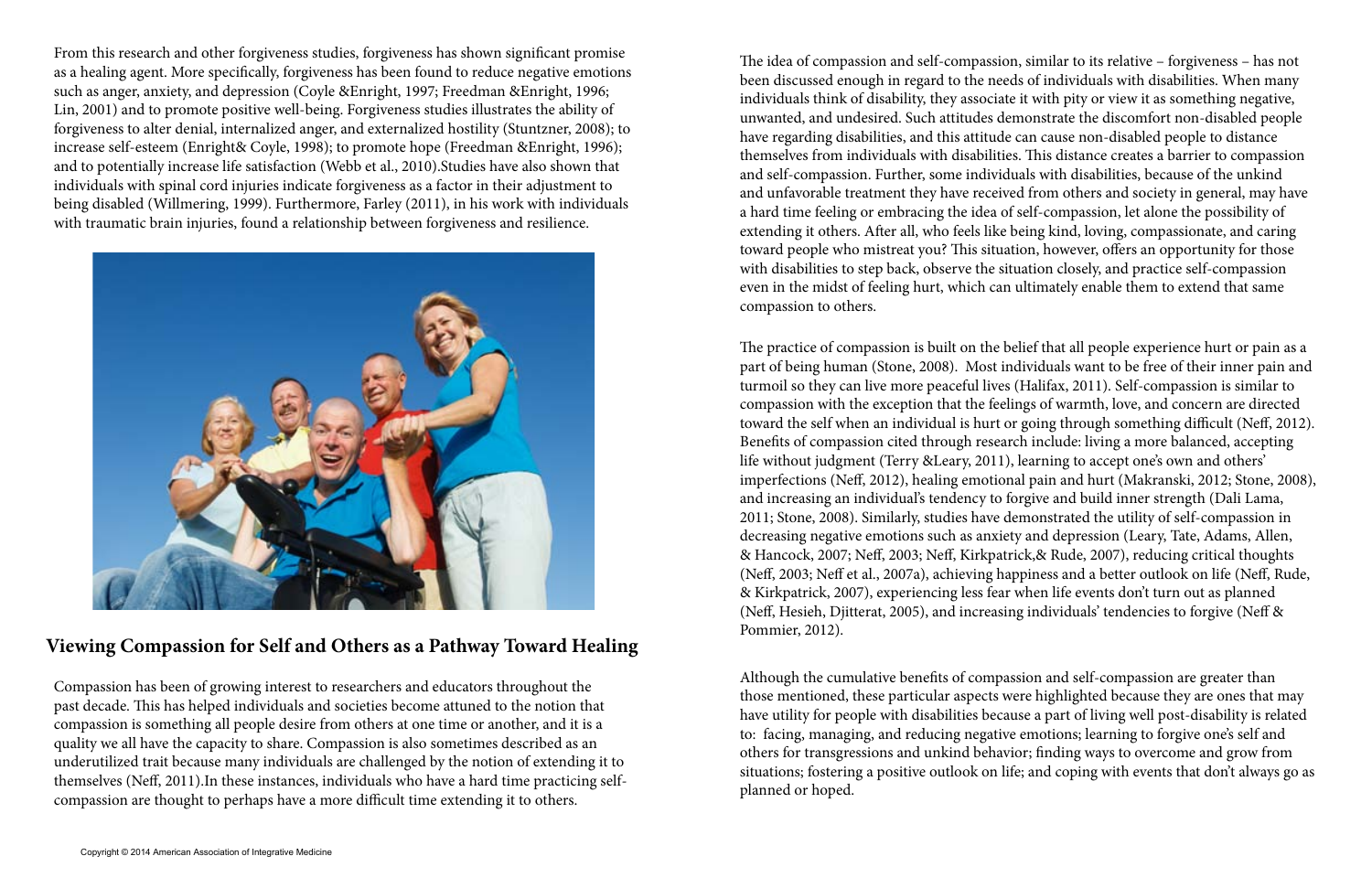Compassion toward the self or others requires courage (Brown, 2010). By taking the steps to meet negativity head-on, we exhibit courage, and by accepting that humanity – and thus, life – is imperfect, we open the door to demonstrate compassion. For individuals with disabilities, the opportunities to embrace imperfection (Brown, 2010) provide a path by which healing, compassion, and authenticity can be achieved. Addressing the negative and hurtful thoughts and feelings directed inward and those directed outward, as well as the negative and hurtful experiences perpetuated by others in society, requires that individuals with disabilities confront personal pain at many different levels and accept that life may never be free of emotional and psychological pain, but may still be full of reward and value.

Additionally, the practice of compassion and self-compassion offers a cushion in the difficult process of confronting the sources of pain (Leary et al., 2007; Halifax, 2011) and provides a way of coping with and managing the unfortunate negative experiences of life in a way that generates kindness, compassion, and positivity for self and others (Dalai Lama, 2011). For instance, when individuals with disabilities learn and practice self-compassion, they are afforded the opportunity to recognize within themselves the presence of emotional and mental pain, negative thoughts and emotions, and the effect these have. When individuals recognize these parts of themselves, they can learn to calm, forgive, and be more patient with themselves as they work through their difficulties. As their own attitudes and feelings are tended to and met through the practice of self-compassion, individuals with disabilities may then notice their attitudes toward life, others, and people who have hurt them. This is because when people learn to be kind and loving toward themselves on a regular basis, there comes a time when they have a surplus of compassion they can extend to others (Germer& Neff, 2013).

#### **Incorporating Forgiveness and Compassion**

Living with a disability is an experience many people often misinterpret and do not understand. When disability occurs, a ripple effect emanating from the disabling event creates change in every area of the individual's life and that of his or her family's. Everyone affected by disability must learn to adjust and the ways life has changed. Essentially, disability is neither an isolated nor a static experience – it affects everyone involved and at different times, in multiple ways (Reichman, Corman, & Noonan, 2008).

spirituality, faith, and forgiveness (Stuntzner, in press). However, the recognition of these benefits may not be noticeable or accessible if people focus primarily on the negative aspects of living with a disability. Figure 1-1 illustrates how life can change for the better when individuals choose to focus on forgiveness and/or compassion

 On the other hand, if an individual is experiencing negative thoughts and feelings and opts to do nothing positive, then that individual may succumb to his or her disability (Wright, 1983). Individuals who choose this path have given up and decided to give all their power to the disability. The decision to choose forgiveness, compassion, and healing is not always easy because it requires practice, commitment, and a willingness to face pain and fears. At times, individuals may feel like giving up, but in the end one must consider: what is it you want for yourself? Which path will you choose?

Living with a disability provides the opportunity to learn about forgiveness and incorporate compassion into life. Although some of these benefits may not be initially apparent, they are possible. For example, some individuals discover through the experience of living with a disability that given a choice, they would not change their lives or the direction their lives have taken, because of the personal growth and benefits they have experienced (Schulz, 2005; Stuntzner, 2012). Disability is also a situation that allows people to learn about wisdom, compassion, tolerance, one's own inner strength, life's purpose or meaning, Copyright © 2014 American Association of Integrative Medicine

### **Conclusion**

Forgiveness and compassion are relevant concepts and applicable tools for individuals with disabilities and to the personal, interpersonal, and societal challenges they experience. Yet they have not been fully considered by researchers. Both demonstrate therapeutic value in relation to coping, adapting, and the healing process.

As discussed in this article, forgiveness and compassion are two separate processes closely related to one another. For instance, knowing how to extend compassion toward one's self and others is an ability people can learn in order to improve their own lives. As people learn to embrace and practice forgiveness within their own lives, they will also likely experience increased amounts of compassion for others, particularly those who have caused emotional and mental pain or distress. It is the authors' hope that professionals working with people who have disabilities can see the connections between forgiveness, compassion, and disability so they can become therapeutic agents in the lives of others.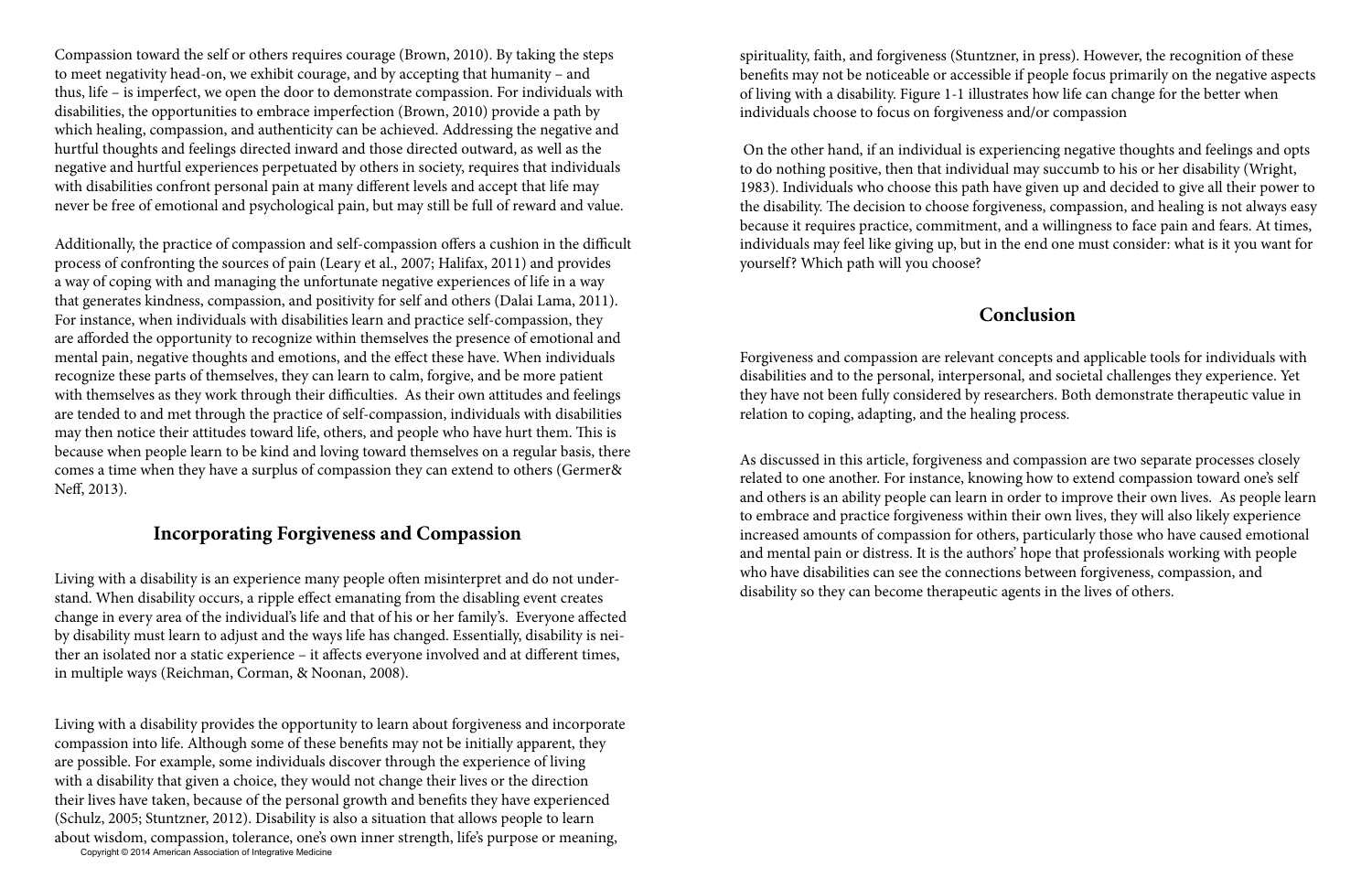### **FIGURE 1-1**

# **Relationship Between Disability, Forgiveness, and Compassion**



#### **References**

- 
- 
- 
- 
- 
- 
- 
- 
- 
- 
- 
- 
- 

Al-Mabuk, R.H., &Enright, R.D. (1995). Forgiveness education in parentally love-deprived college students. Journal of Moral Education, 24, 427-444. Brown, B. (2010). The Gifts of Imperfection: let go of who you think you're supposed to be and embrace who you are. Center City, MN: Hazelden. Byrd, E.K. (1997). Concepts related to the inclusion of the spiritual component in services to persons with disability and chronic illness. Journal of Applied Rehabilitation Counseling, 28, 26-29. Coyle, C.T., &Enright, R.D. (1997).Forgiveness intervention with post-abortion men. Journal of Consulting and Clinical Psychology, 65, 1042-1046. Crewe, N.M. (1999). Spinal cord injury. In F. Chan & M. Leahy (Eds.). Rehabilitation health care manager's desk reference (pp. 121-168). Lake Zurich, IL: Vocational Consultant. Crewe, N.M., & Krause, J.S. (1987). Spinal cord injury: Psychological aspects. In B. Caplan (Ed.), Rehabilitation desk reference (pp. 3-35). Rockville, MD: Aspen Publishers. Dunn, D.S.,& Brody, C. (2008).Defining the good life following acquired physical disability. Rehabilitation Psychology, 53(4), 413-425. Enright, R.D. (1996). Counseling Within the Forgiveness Triad: on forgiving, receiving forgiveness, and self-forgiveness. Counseling and Values, 40, 107-127. Enright, R.D. (2001). Forgiveness Is a Choice: a step-by-step process for resolving anger and restoring hope. Washington, DC: American Psychological Association. Enright, R.D., & Coyle, C.T. (1998).Researching the process model of forgiveness with psychological interventions. In E.L. Worthington (Ed.).Dimensions of Forgiveness: psychological research and theological perspectives (pp. 139-161). London: Templeton Foundation. Enright, R.D., & Fitzgibbons, R.P. (2000).Helping Clients Forgive: an empirical guide for resolving anger and restoring hope. Washington, DC: American Psychological Association. Enright, R.D., & North, J. (1998).Introducing forgiveness. In R.D. Enright& J. North (Eds.), Exploring forgiveness (pp. 3-8). Madison, WI: University of Wisconsin Press. Enright, R.D., Rique, J., & Coyle, C.T. (2000). The Enright Forgiveness Inventory users' manual (EFI). Madison, WI: The International Forgiveness Institute. Farley, A.M. (2011). Predicting Resiliency After Brain Injury: the relationship of forgiveness and religious coping.(Doctoral dissertation, Regent University).Dissertation Abstracts International. Freedman, S.R., & Enright, R.D. (1996) Forgiveness as an intervention goal with incest survivors. Journal of Consulting and Clinical Psychology, 64, 983-992. Friedberg, J.P., Suchday, S., &Srinivas, V.S. (2009). Relationship between forgiveness and psychological and physiological indices in cardiac patients. International Journal of Behavioral Medicine, 16, 205-211. Germer, C., & Neff, K.D. (2013).Mindfulness Self-compassion Training (MSC). November 20-24, 2013. Santa Monica, CA: Insight LA.

Copyright © 2014 American Association of Integrative Medicine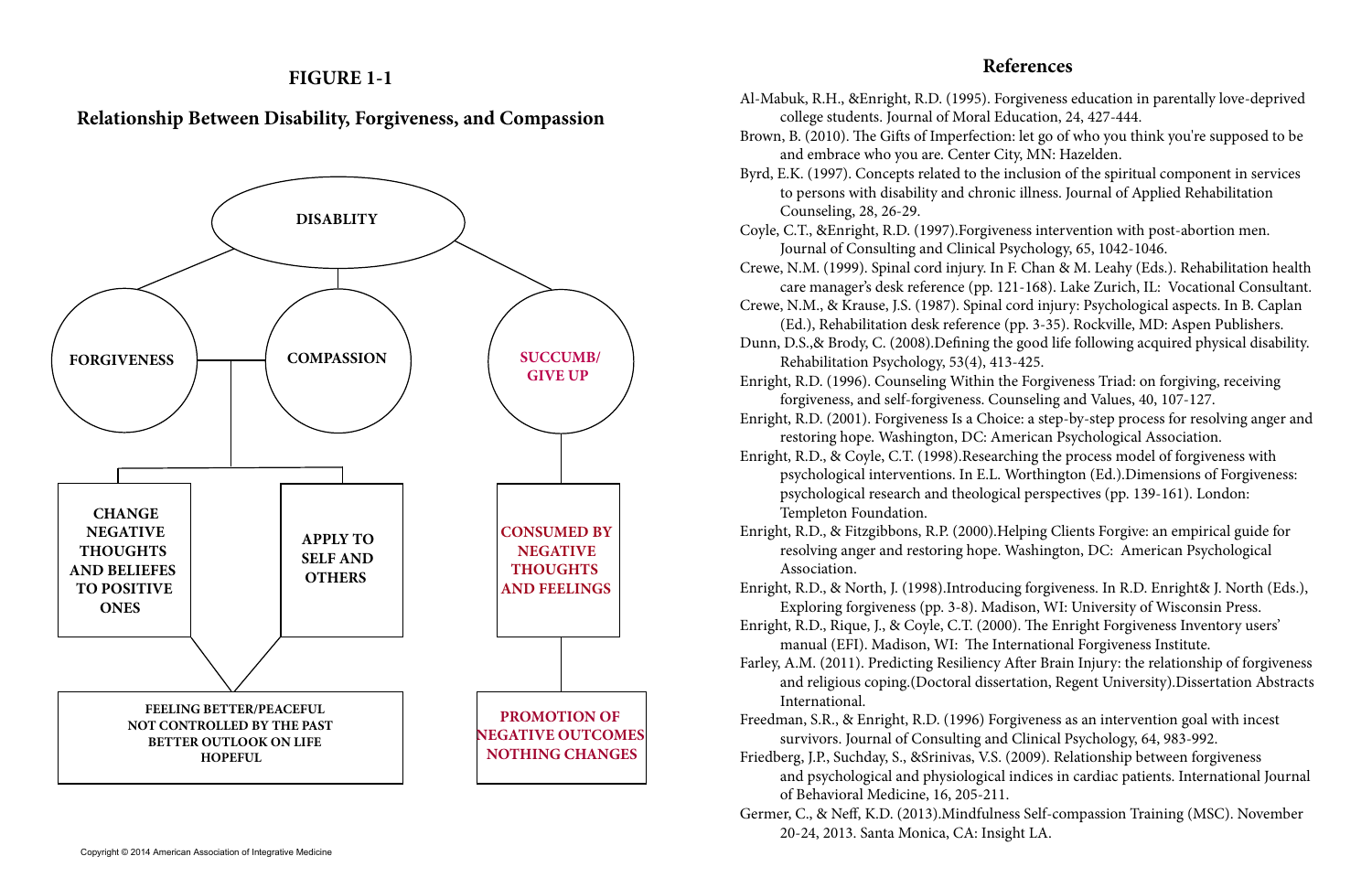### **References**

- Halifax, J. (2011). The precious necessity of compassion. Journal of Pain and Symptom Management, 41(1), 146-153.
- Heinemann, A., Schmidt, M.F., & Semick, P. (1994). Drinking patterns, drinking expectancies, and coping after spinal cord injury. Rehabilitation Counseling Bulletin, 38, 134-153.
- His Holiness the Dali Lama (2011).How to be Compassionate: a handbook for creating inner peace and a happier world. New York: Atria Paperback.
- Keller, R.M. & Galgay, C.E. (2010). Micro aggressive experiences of people with disabilities. In D.W. Sue (Ed.) Micro aggressions and Marginality: manifestation, dynamics, and impact. Hoboken, NJ: John Wiley & Sons.
- Kerr, W., & Thompson, M. (1972). Acceptance of disability of sudden onset in paraplegia. International Journal of Paraplegia, 10, 94-102.
- Lane, N.J. (1995). A theology of anger when living with a disability. Rehabilitation Education, 9(2), 97-111.
- Leary, M.R., Tate, E.B., Adams, C.E., Allen, A.B., & Hancock, J. (2007).Self-compassion and reactions to unpleasant self-relevant events. The implications of treating oneself kindly. Journal of Personality and Social Psychology, 92, 887-904.
- Lin, W. (2001). Forgiveness as an educational intervention goal with a drug rehabilitation center. (Doctoral dissertation, University of Wisconsin – Madison), Dissertation Abstracts International.
- Livneh, H. (2000). Psychosocial Adaptation to Spinal Cord Injury: the role of coping strategies. Journal of Applied Rehabilitation Counseling, 31, 3-10.
- Livneh, H., & Antonak, R. (1997). Psychosocial adaptation to chronic illness and disability. Gaithersburg, MA: Aspen Publishers.
- Livneh, H., & Antonak, R. (1994). Psychosocial Reactions to Disability: a review and critique of the literature. Critical Reviews in Physical and Rehabilitation Medicine, 6, 1-100.
- Longo, D.A., & Peterson, S.M. (2002). The role of spirituality in psychosocial rehabilitation. Psychiatric Rehabilitation Journal, 25, 333-340.
- Makranski, J. (2012). Compassion in Buddhist psychology. In C.I. Germer and R D. Siegel (Eds.) Wisdom and Compassion in Psychotherapy: Deepening mindfulness in clinical practice (pp. 61-74). New York: Gilford Press.
- Marini, I., & Chacon, M. (2002).The implications of positive psychology and wellness for rehabilitation counselor education. Rehabilitation Education, 16(2), 149-164.
- Moore, A.D., Bombardier, C.H., Brown, P.B., & Patterson, D.R. (1994).Coping and emotional attributions following spinal cord injury. International Journal of Rehabilitation Research, 17, 39-48.
- Nadal, K.L. (2008).Preventing Racial, Ethnic, Gender, Sexual Minority, Disability, and Religious Micro aggressions: recommendations for promoting positive mental health. Prevention in Counseling Psychology: Theory, Research, Practice, and Training, 2(1), 22-27.

#### **References**

- National Collaborative on Workforce and Disability (2013). Attitudinal Barriers for People with Disabilities. Retrieved online 9/23/13 from: http://www.ncwd-youth.info/ attitudinal-barriers-for-people-with-disabilities.
- 
- Neff, K.D. (2003). Self-Compassion: an alternative conceptualization of a healthy attitude toward oneself. Self and Identity, 2, 85-101.
	-
- Neff, K.D. (2011). Self-Compassion: stop beating yourself up and leave insecurity behind. New York: HarperCollins Publishers.
- Neff, K.D. (2012). The science of self-compassion. In C.K. Germer& R.D. Siegel (Eds.) Wisdom and Compassion in Psychotherapy: deepening mindfulness in clinical practice (pp.79-92). New York: Guilford Press.
- Neff, K.D., Hsieh, Y., & Djitterat, K. (2005).Self-compassion, achievement goals, and coping with academic failure. Self and Identity, 4, 263-287.
- Neff, K.D., Kirkpatrick, K.L., & Rude, S.S. (2007a). Self-compassion and adaptive psychological functioning. Journal of Research in Personal, 41, 139-154.
- Neff, K.D., & Pommier, E. (2012): The relationship between self-compassion and otherfocused concern among college undergraduates, community adults, and practicing mediators. Self and Identity.12 (2), 160-176.
- Neff, K.D., Rude, S.S., & Kirkpatrick, K.L. (2007b). An examination of self-compassion in relation to positive psychological functioning and personality traits. Journal of Research in Personality, 41, 908-916.
- North, J. (1987). Wrongdoing and forgiveness.Philosophy, 62, 499-508.
- Olkin, R. (1999). What psychotherapists should know about disability. New York: Guilford Press.
- Park, C.L. (2010). Making Sense of the Meaning Literature: an integrative review of meaning making and its effects on adjustment to stressful life events. Psychological Bulletin, 136(2), 257-301.
- Philips, L.J., & Osbourne, J.W. (1989).Cancer patients' experience of forgiveness therapy. Canadian Journal of Counseling, 23, 236-251.
- Reichman, N.E., Corman, H., & Noonan, K. (2008). Impact of child disability on the family. Maternal and Child Health Journal, 12, 679-683.
- Richards, J.S., & Bergin, A.E. (Eds.) (1997). A spiritual strategy for counseling and
- psychotherapy. Washington, DC: American Psychological Association. Schulz, E.K. (2005). The meaning of spirituality for individuals with disabilities. Disability and Rehabilitation, 27(21), 1283-1295.
- 
- Smart, J. (2009).Disability, society, and the individual (2nded.). Austin, TX: PRO-ED. Somers, M.F. (1992). Spinal Cord Injury: functional rehabilitation. East Norwalk, CN: Appleton and Lange.
- Stone, D. (2008). Wounded Healing: exploring the circle of compassion in the helping relationship. The Humanistic Psychologist, 36, 45-51.